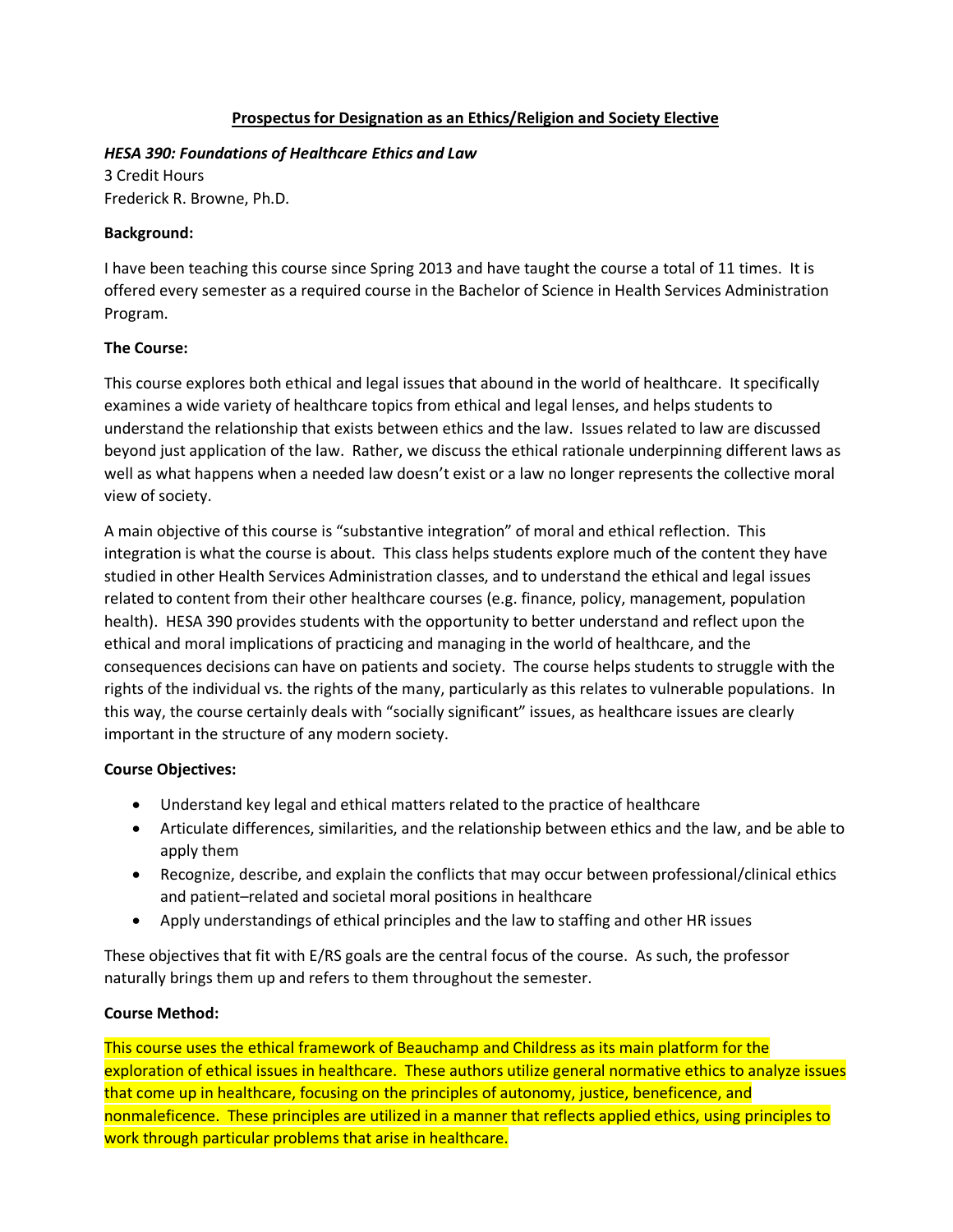It also uses common morality as a starting place for understanding moral behavior. Common morality is defined as "norms of right and wrong human conduct that are so widely shared that they form a stable social contract" (Beauchamp & Childress, 2013, p. 3). Common morality is then compared to particular moralities, which are moral norms that are more concretely spelled out in terms of their context and requirements but are not in disagreement with common morality.

The text for this course, "Law and Ethics for Health Professions, 7th Edition," utilizes the framework of Beauchamp and Childress in its presentation of ethics-related material. This model is widely used in healthcare ethics texts at both the graduate and undergraduate level. Students also explore the tension between utilitarianism and deontology in providing healthcare to a population.

Students utilize these concepts for the purpose of "ethical and/or religious analysis" in things like analyzing healthcare cases, examining new technologies, considering new legislative measures related to healthcare, and evaluating the impacts new methods of billing (i.e. bundled payments). A number of articles (see syllabus) are utilized that introduce students to ethical issues encountered in healthcare that they may not have considered, and these help spark much discussion. Much of the class is dedicated to having students actively utilize the knowledge they are gaining to wrestle with difficult health-related issues.

Lecture is utilized for approximately ¼ of the class, and lectures include student participation through the inclusion of cases and other materials intended to spur discussion. Teaching methods include:

- Full class discussion
- Small group analysis of cases and/or other real-world problems, followed by reporting out and full class discussion
- Discussion board assignments where students reflect upon issues including physician participation in prisoner executions, surrogacy, and abortion
- Team debates
- Article review and discussion
- Guest speakers for specialized topics (i.e. HR law, palliative care)

Since this course includes many topics that are sensitive and with which students may have had personal (and not always positive) experiences, I make a very intentional effort to create an open and affirming environment in the classroom. I do this first by being open with my personal stances on ethical and moral issues, and also being very open to where I personally struggle. I do this in an effort to model disclosure, and I make an intentional effort to encourage those with opposing viewpoints to speak up. I manage classroom debates and discussions well such that students feel safe. I have received very positive feedback in course evaluations about the environment I create in this class, and how this helps with the quality of discussion.

A main goal of this class is to provide students with tools and methods to analyze healthcare issues from legal and ethical perspectives. Students learn to look at healthcare issues from a variety of lenses in their other Health Services Administration courses, and this course provides them with skills to look at such issues from ethical and legal lenses. They utilize the tools they learn to analyze issues in healthcare during just about every class meeting.

Students in past semesters have commented that the approaches they learned in their other E/RS courses are used in this class. They use a critical approach to ethical questions that they learned in both THEO 111 and PHIL 100 to analyze a variety of healthcare ethical issues.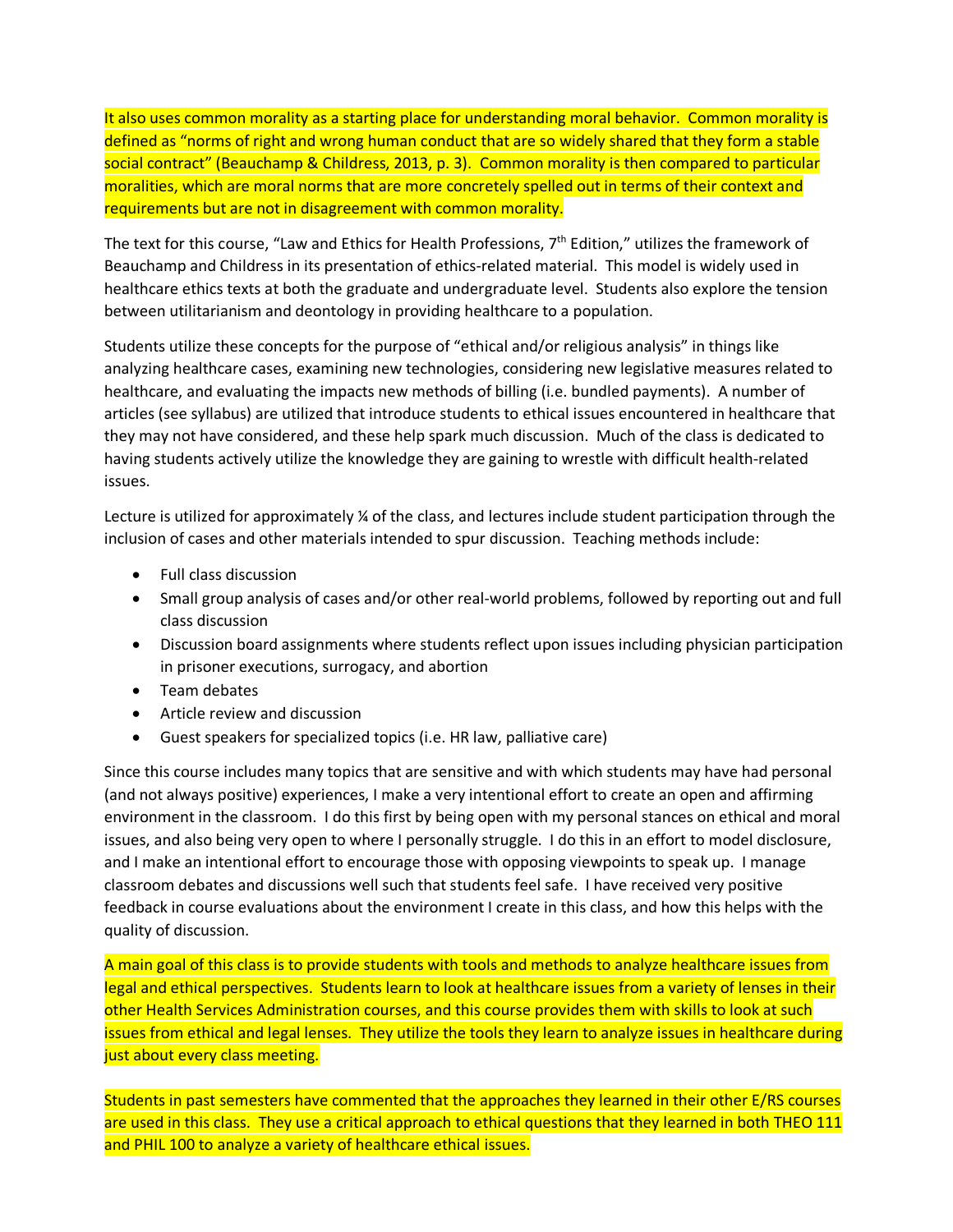### **Course Evaluation Methods:**

This course utilizes a variety of different evaluation methods, which are described in the syllabus in more details. Evaluation methods include:

- Midterm and final exams (case-based multiple choice and essay)
- Case analysis papers
- Team debate
- Team case presentation
- Discussion boards
- Reading quizzes

#### **References:**

Beauchamp, T. L., & Childress, J. F. (2013). *Principles of Biomedical Ethics,* 7th ed. New York, NY: Oxford University Press.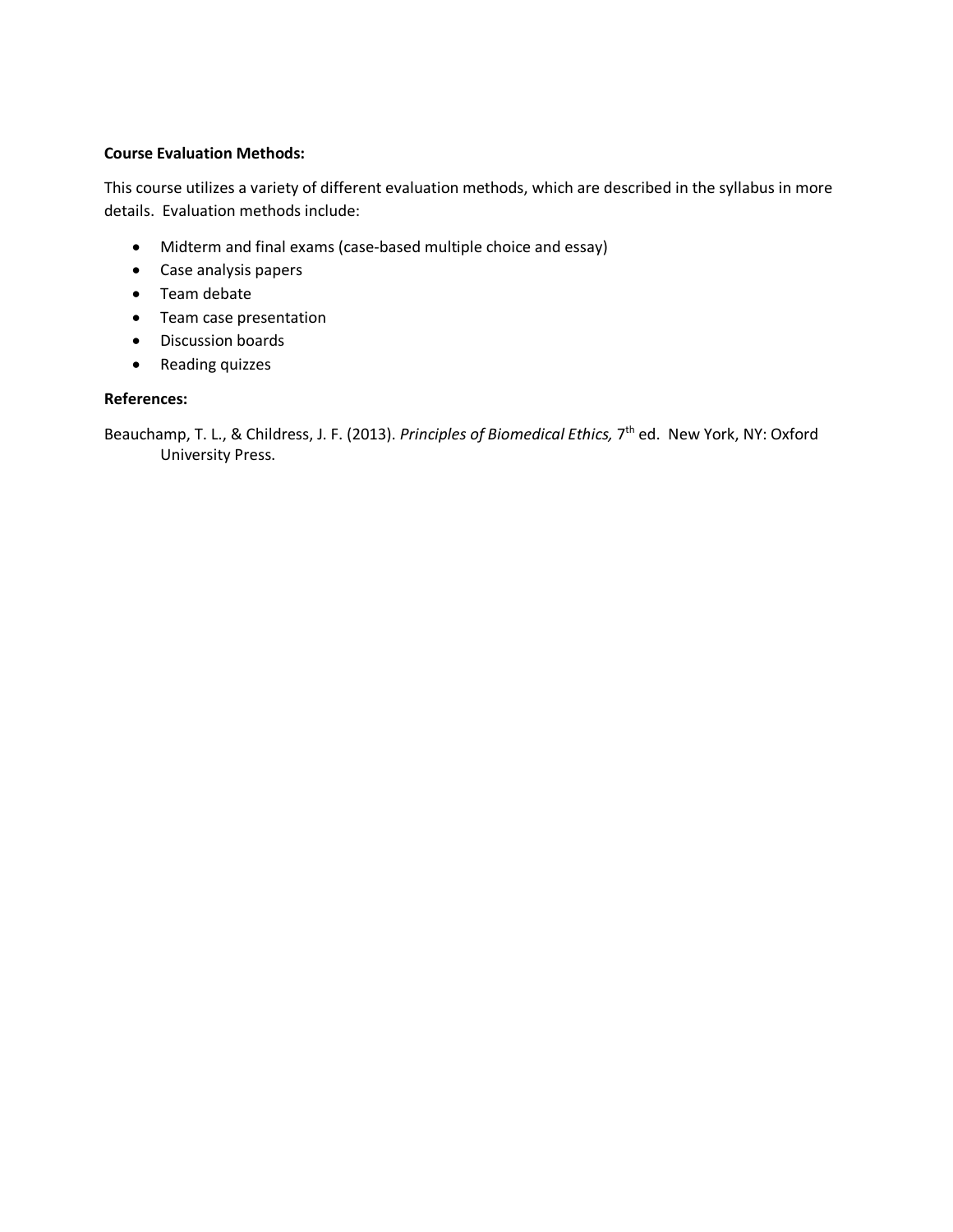# **HESA 390: Fundamentals of Healthcare Ethics and Law**

*Semester-Year*

# **Department of Health Services Administration College of Professional Sciences Xavier University**

**\_\_\_\_\_\_\_\_\_\_\_\_\_\_\_\_\_\_\_\_\_\_\_\_\_\_\_\_\_\_\_\_\_\_\_\_\_\_\_\_\_\_\_\_\_\_\_\_\_\_\_\_\_\_\_\_\_\_\_\_\_\_\_\_\_\_\_\_\_\_\_\_\_\_\_\_\_\_\_\_\_\_\_\_\_**

| Schedule:             | TR 10-11:15am                                                                             |
|-----------------------|-------------------------------------------------------------------------------------------|
| Classroom:            | Hailstones 1                                                                              |
| <b>Credit Hours:</b>  | Three Undergraduate Credit Hours                                                          |
| <b>Prerequisites:</b> | HESA 101, HESA 110, PHIL 100                                                              |
| <b>Flag Credit:</b>   | This course fulfills the requirements for the Oral Communication Flag                     |
| E/RS:                 | This course fulfills the requirements for the Ethics/Religion and Society Elective Course |
| Faculty:              | Frederick R. Browne, Ph.D.                                                                |
| Office:               | Schott Hall, Room 405                                                                     |
| <b>Office Hours:</b>  | Thursdays from $11:30 - 1$ pm, or by appointment                                          |
| <b>Office Phone:</b>  | $(513)745-3187$                                                                           |
| <b>Cell Phone:</b>    | (513)614-4915 (call or text)                                                              |
| E-mail:               | brownef@xavier.edu                                                                        |

# **Course Description (from the Xavier University Catalog – this is a revision that will be made should the course be accepted as an E/RS course)**

This course will explore the interconnections among ethics, law, and healthcare by examining classic legalmedical ethics cases, legal rules and ethical principles, controversial issues such as access to healthcare, beginning of life issues, patient's rights, end of life issues, disorders of consciousness, and organ transplantation. Special attention will be given to ethical conflicts, as well as the roles of ethics consultants and ethics committees. Students will engage in reflection on ethical issues as well as evaluation of ethical problems related to healthcare, particularly as they relate to dilemmas that arise when attempting to provide healthcare services to a society.

# **HSA Department Mission Statement** (2011):

In keeping with its Catholic, Jesuit tradition, the mission of the Department of Health Services Administration at Xavier University is to educate knowledgeable, highly skilled, values-oriented future leaders who will contribute to the health of society by continuously improving the management of health related organizations. HSA will accomplish its mission through:

- Challenging students in the classroom and in applied field experiences including internships and administrative residencies
- Developing internal and external collaborative relationships with academicians and with health care practitioners which lead to innovations in teaching as well as in the delivery of health services
- Incorporating research, scholarship, and collaborative projects into the classroom experiences and field work.

| Objectives, SLO's, Competency Level, and Assessment - HESA 390 |                         |                           |            |
|----------------------------------------------------------------|-------------------------|---------------------------|------------|
| <b>Course Objective</b>                                        | <b>Student Learning</b> | Minimum expected level of | Method of  |
|                                                                | Outcome                 | competence                | assessment |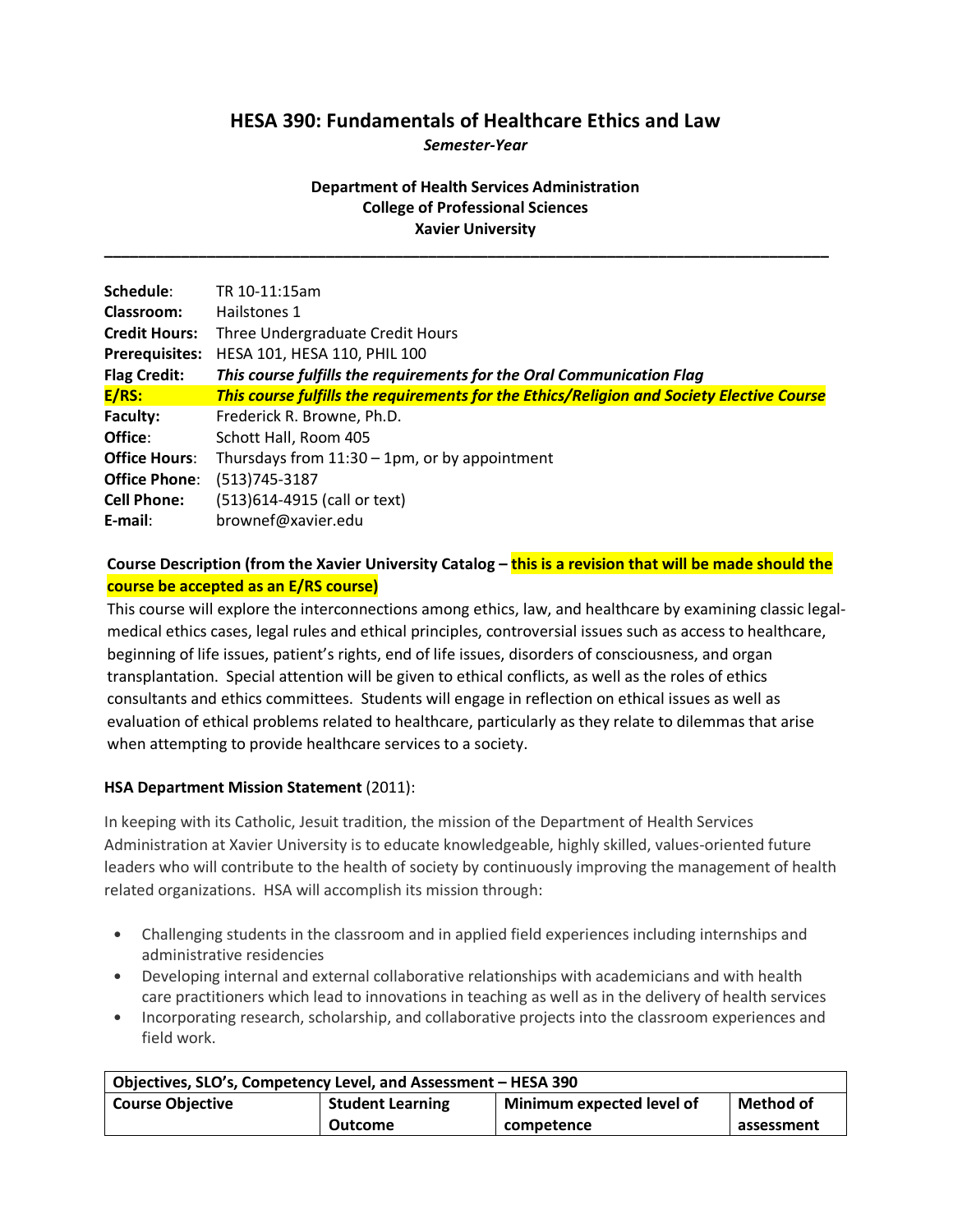| Understand key legal and<br>ethical matters related to the<br>practice of healthcare<br>Understand key ethical issues<br>related to healthcare                                                                | Be able to describe<br>health care delivery<br>systems within broad<br>social, economic and<br>policy perspectives<br>(BSHSA SLO 5)<br>Be able to present<br>information using<br>appropriate oral<br>presentation skills<br>(BSHSA SLO 11) | $2$ – Competent<br>Demonstrates an ability to discuss<br>health care delivery systems<br>within broad social, economic,<br>and policy perspectives.<br>2-Competent<br>Presentation contributes to the<br>receiver's ability to understand<br>and/or make decisions.<br>Presentation is delivered well. | Midterm,<br>Discussion<br>Board, Final,<br>Quizzes<br>Ethics Debate,<br>Discussion<br><b>Board</b> |
|---------------------------------------------------------------------------------------------------------------------------------------------------------------------------------------------------------------|---------------------------------------------------------------------------------------------------------------------------------------------------------------------------------------------------------------------------------------------|--------------------------------------------------------------------------------------------------------------------------------------------------------------------------------------------------------------------------------------------------------------------------------------------------------|----------------------------------------------------------------------------------------------------|
| Understand key ethical issues<br>related to healthcare                                                                                                                                                        | Be able to interact<br>respectfully and<br>effectively with team<br>members and with<br>teams (BSHSA SLO 12)                                                                                                                                | 2 - Competent:<br>Individual attends all group<br>meetings or is absent minimally<br>(and with good<br>reason/notification), completes<br>their assigned roles with high<br>quality work, and contributes<br>strongly to the team.                                                                     | <b>Ethics Debate</b>                                                                               |
| Articulate differences,<br>similarities, and the<br>relationship between ethics<br>and the law, and be able to<br>apply them to cases and<br>examples<br>Understand key legal issues<br>related to healthcare | Be able to demonstrate<br>an understanding of the<br>relationship between<br>ethics and the law<br>(BSHSA SLO 13)                                                                                                                           | 2 - Competent:<br>Can differentiate between the law<br>and ethics, understanding shows<br>a comprehension of how ethics<br>and law each impact and<br>determine the other.                                                                                                                             | Midterm,<br>Discussion<br>Board, Case<br>Study, Quizzes                                            |
| Recognize, describe, and<br>explain the conflicts that may<br>occur between<br>professional/clinical ethics and<br>patient-related and societal<br>moral positions in healthcare                              | Be able to discuss the<br>application of basic laws<br>or ethical<br>values/principles in<br>healthcare conflicts<br>(BSHSA SLO 14)                                                                                                         | 2-Competent<br>Able to recognize laws or ethical<br>principles/values that are applied<br>in the managing healthcare<br>conflicts. Can apply them to cases<br>acceptably.                                                                                                                              | Final, Case<br>Study, Quizzes                                                                      |
| Apply understandings of<br>ethical principles and the law<br>to staffing and other HR issues                                                                                                                  | Be able to describe and<br>discuss human resources<br>practices around the<br>staffing process (BSHSA<br>SLO 18)                                                                                                                            | $2$ – Competent<br>Can describe and discuss human<br>resources practices at a basic<br>level, and connects such practices<br>to the staffing process. May be<br>able to apply to cases, but at a<br>basic level.                                                                                       | Final, Quizzes                                                                                     |

#### **Ethics/Religion and Society Course:**

This course has been designated as an E/RS elective. Socially significant ethical and legal issues related to provision, management, regulation, financing, innovation, and access as they relate to healthcare will be centrally important to this course. You will see the objectives related to this course in the table above. This course gives you the opportunity to understand and grapple with the ethical and legal challenges and dilemmas that arise in trying to provide healthcare services to a population.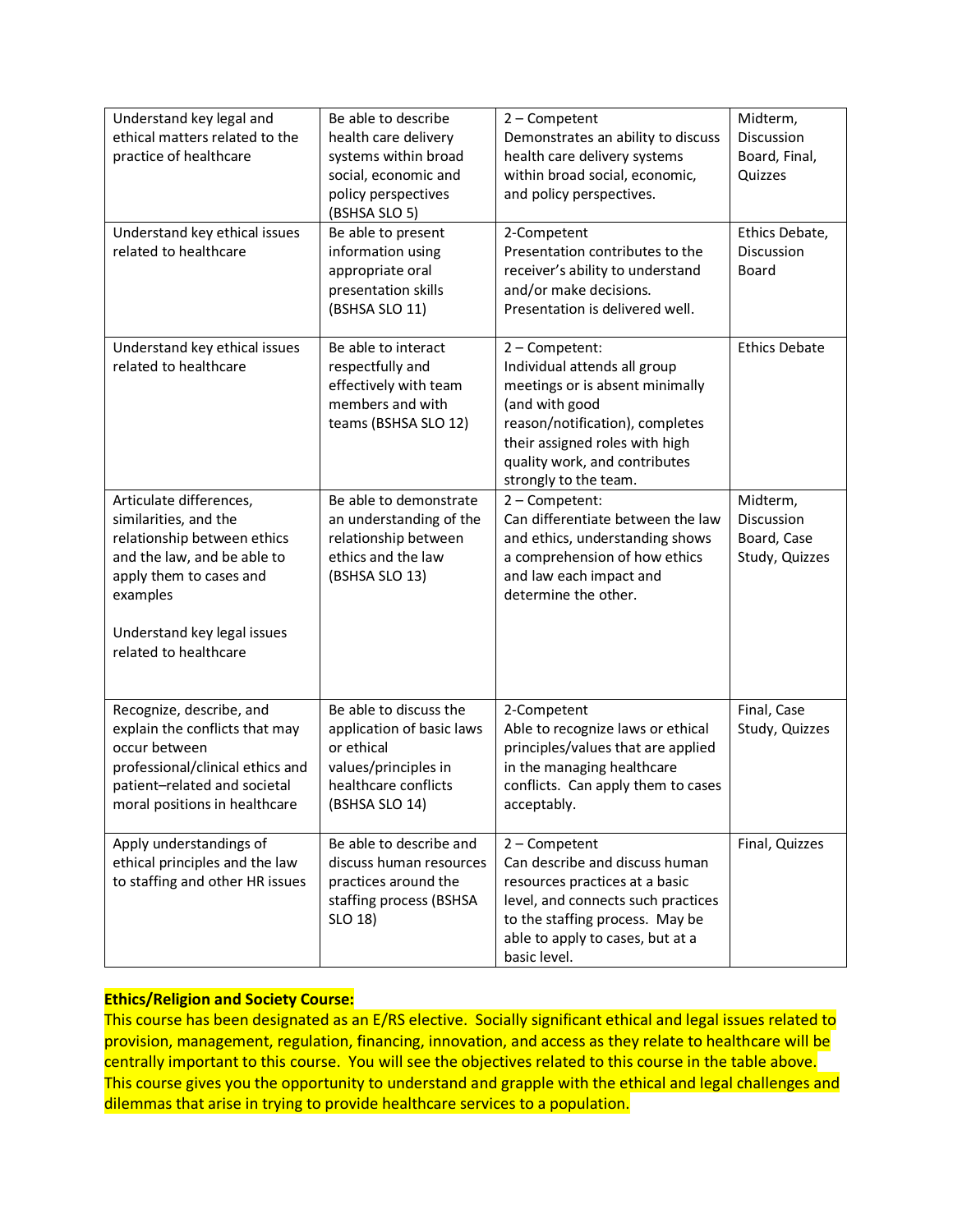### **Oral Communication Flag SLO's:**

Students will:

- 1. Adapt messages in a variety of communication contexts.
- 2. Organize information effectively.
- 3. Advocate a supported opinion on complex topics.
- 4. Critique challenging messages with respect.
- 5. Present messages through a variety of modalities.

### **Required Readings:**

*Textbook:* 

Judson, K., & Harrison, P. (2015). *Law & Ethics for Health Professionals,* 7th ed. New York, NY: McGraw Hill.

#### *Articles/Chapters:*

Articles or book chapters are required reading for this course in addition to the texts listed above. Please see the course documents in Canvas or this syllabus for due dates. Please note: additional timely articles may be assigned during the semester.

#### **Class Schedule:**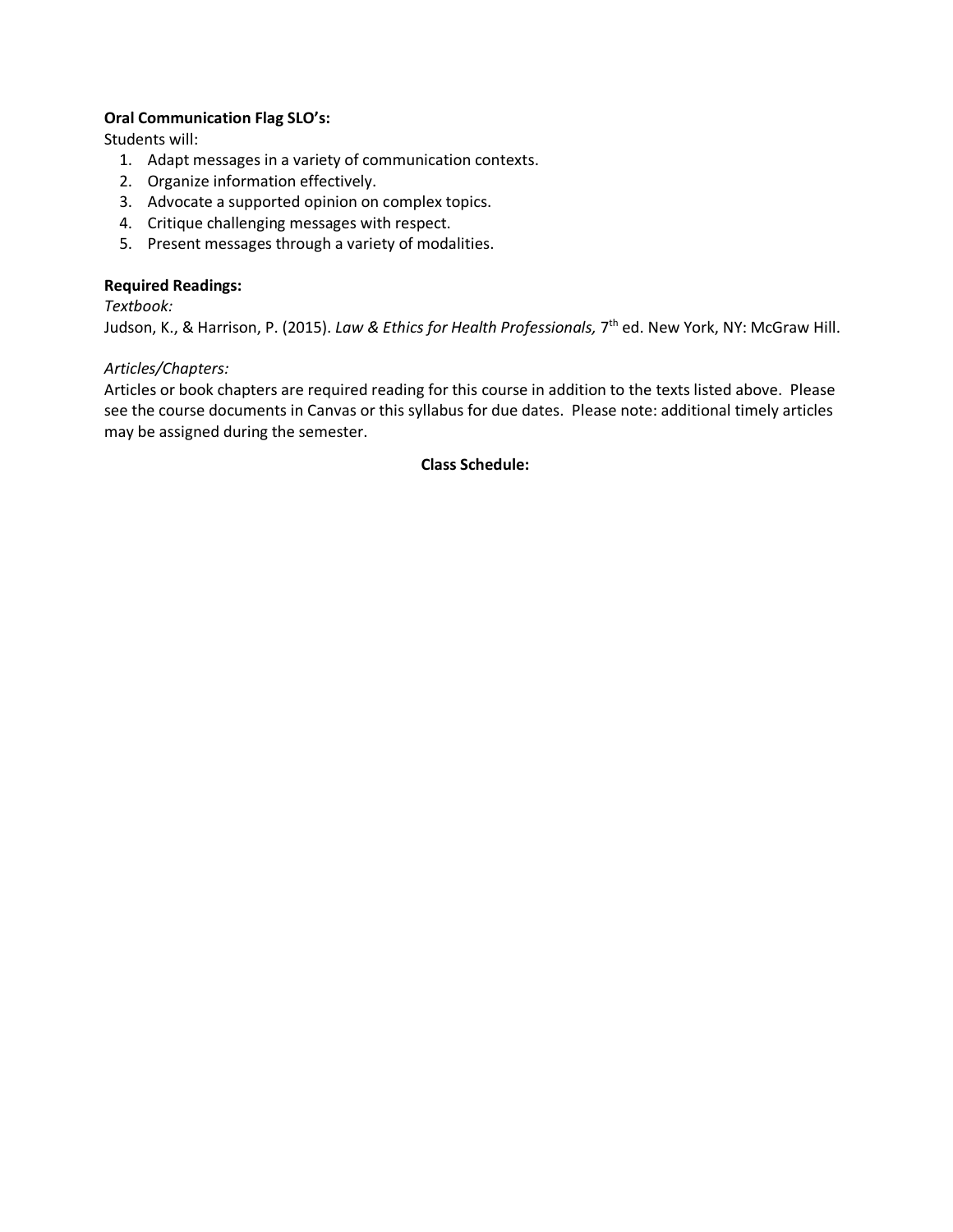| <b>Session</b> | <b>Topic</b>                                                                                          | <b>Readings</b>                                                                                                                                                                                           | <b>Assignment</b>                                                                                          |
|----------------|-------------------------------------------------------------------------------------------------------|-----------------------------------------------------------------------------------------------------------------------------------------------------------------------------------------------------------|------------------------------------------------------------------------------------------------------------|
|                | Syllabus and Course<br>Expectations; Introduction to<br>the Law and Ethics                            | Text: Chapter 1                                                                                                                                                                                           |                                                                                                            |
|                | Introduction to the Law and<br>Ethics                                                                 |                                                                                                                                                                                                           | Quiz Chapter 1 Due                                                                                         |
|                | <b>Making Ethical Decisions</b>                                                                       | Text: Chapter 2<br>Article: "When Ethics & Law<br>Collide: Why Physicians<br>Participate in Executions"                                                                                                   | Quiz Chapter 2 Due                                                                                         |
|                | <b>Making Ethical Decisions</b><br>Group Case Study Combined<br>Class with ATTR 492 (Hailstones<br>1) |                                                                                                                                                                                                           | Discussion Board: When Law<br>and Ethics Collide Due<br>Case Study #1 (IPE Group<br>Presentation) assigned |
|                | <b>Culture and Ethics</b>                                                                             | Article: "Buying Prescription<br>Drugs on the Internet: Promises<br>and Pitfalls"<br>Article: "An Argument for<br>Intolerance"<br>Article: "A New Colonialism?<br>Conducting Clinical Trials in<br>India" | Quiz: Culture and Ethics<br><b>Articles Due</b>                                                            |
|                | Working in Healthcare                                                                                 | Text: Chapter 3                                                                                                                                                                                           | Quiz Chapter 3 Due                                                                                         |
|                | Law, the Courts, and Contracts                                                                        | Text: Chapter 4                                                                                                                                                                                           | Quiz Chapter 4 Due                                                                                         |
|                | Law, the Courts, and Contracts<br>Speaker: Bill Freedman-<br>Partner, Dinsmore & Shohl, LLP           |                                                                                                                                                                                                           | <b>Ethics Debate Assigned</b>                                                                              |
|                | Professional Liability and<br><b>Medical Malpractice</b>                                              |                                                                                                                                                                                                           |                                                                                                            |
|                | Professional Liability and<br><b>Medical Malpractice</b>                                              | Text: Chapter 5                                                                                                                                                                                           | Quiz Chapter 5 Due                                                                                         |
|                | <b>Ethics Debate Coaching Session</b><br>and Practice                                                 |                                                                                                                                                                                                           |                                                                                                            |
|                | Defenses to Liability Suits                                                                           | Text: Chapter 6                                                                                                                                                                                           | Quiz Chapter 6 Due                                                                                         |
|                | Defenses to Liability Suits                                                                           |                                                                                                                                                                                                           |                                                                                                            |
|                | <b>Fall Break</b>                                                                                     |                                                                                                                                                                                                           |                                                                                                            |
|                | Medical Records and Informed<br>Consent                                                               | Text: Chapter 7                                                                                                                                                                                           | Quiz Chapter 7 Due                                                                                         |
|                | Medical Records and Informed<br>Consent                                                               |                                                                                                                                                                                                           |                                                                                                            |
|                | Midterm                                                                                               |                                                                                                                                                                                                           | Midterm                                                                                                    |
|                | Public Duties and<br>Responsibilities                                                                 | Text: Chapter 9                                                                                                                                                                                           | Quiz Chapter 9 Due                                                                                         |
|                | <b>Ethics Debate</b>                                                                                  |                                                                                                                                                                                                           | <b>Ethics Debate</b>                                                                                       |
|                | No Class - MWERA Conference                                                                           |                                                                                                                                                                                                           |                                                                                                            |
|                | Privacy Law and HIPAA                                                                                 | Text: Chapter 8                                                                                                                                                                                           | Quiz Chapter 8 Due                                                                                         |
|                | Beginning of Life and Childhood                                                                       | Text: Chapter 11<br>Article: "Searching for Solutions<br>to Alcohol and Other Drug                                                                                                                        | Quiz Chapter 11 Due<br>Case Study #2 Assigned                                                              |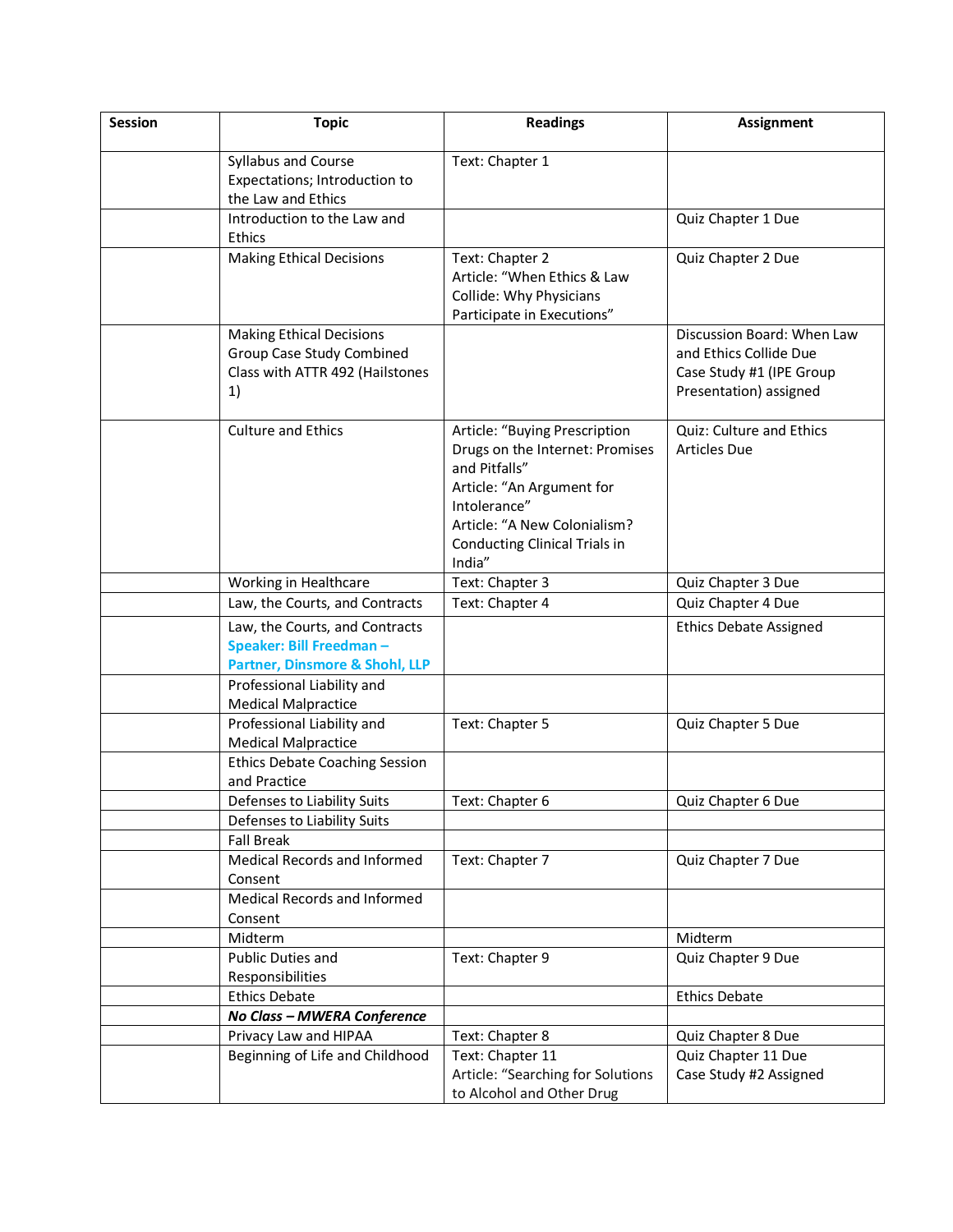|                                       | Abuse during Pregnancy: Ethics, |                               |
|---------------------------------------|---------------------------------|-------------------------------|
|                                       | Values, and Constitutional      |                               |
|                                       | Principles"                     |                               |
| Beginning of Life and Childhood       |                                 |                               |
|                                       |                                 |                               |
| <b>FDA Visit: Leave at 9am</b>        |                                 |                               |
|                                       |                                 |                               |
| <b>IPE Group Case Study</b>           |                                 | Case Study #1 (IPE Group)     |
| <b>Presentations In Class</b>         |                                 | Presentations                 |
| Death and Dying                       | Text: Chapter 12                | Quiz Chapter 12 and "Selling  |
|                                       | Article: "Selling Bone Marrow:  | Bone Marrow" Article Due      |
|                                       | Flynn v. Holder"                |                               |
| Death and Dying                       |                                 |                               |
| Speaker: Mardee White, RN-            |                                 |                               |
| <b>Palliative Care Nurse, Mercy</b>   |                                 |                               |
| <b>Anderson Hospital</b>              |                                 |                               |
| <b>Thanksgiving Break</b>             |                                 |                               |
| <b>Workplace Legalities</b>           |                                 |                               |
| <b>Bill Ford - Senior Counsel -</b>   |                                 |                               |
| <b>Cincinnati Children's Hospital</b> |                                 |                               |
| <b>Medical Center</b>                 |                                 |                               |
| <b>Workplace Legalities</b>           | Text: Chapter 10                | Quiz Chapter 10 Due           |
|                                       |                                 | Discussion: "Introduction to  |
|                                       |                                 | Bioethics: Bioethics at the   |
|                                       |                                 | Beginning of Life"            |
| Beginning of Life and Childhood       | Text: Chapter 13                | Quiz Chapter 13 Due           |
| <b>Healthcare Trends and</b>          | Article: "The Coming Explosion  | Quiz: Genetic Testing Article |
| Forecasts                             | in Genetic Testing: Is There a  | Case Study #2 Due             |
|                                       | Duty to Recontact?"             |                               |
| <b>Final Exam</b>                     |                                 | <b>Final Exam</b>             |

# **GPA Requirement for Health Services Administration Majors:**

Students must maintain on overall combined major/concentration GPA of 2.67. This GPA is made up of all courses taken in the major and concentration (HESA courses), and equates to a B- average for all major courses. If the student is to change concentrations, grades from their first concentration still apply to the calculation of this GPA. See the program website for a full description of the policy.

#### **Inclusivity Statement:**

The Department of Health Services Administration and its faculty and staff are committed to providing an atmosphere for learning that respects diversity, in which all students feel comfortable and safe to learn, and in which all students feel like valued members of the HSA community. We are committed to addressing issues that put such an atmosphere in jeopardy, and to being active allies to diverse students. In order to build a positive classroom community, we ask that students:

- Appreciate the opportunity that we have to learn from each other in this community;
- Share their unique experiences, values and beliefs;
- Be open to the views of others;
- Honor the uniqueness of their peers;
- Communicate in a respectful manner;
- Keep confidential discussions that the community has of a personal (or professional) nature;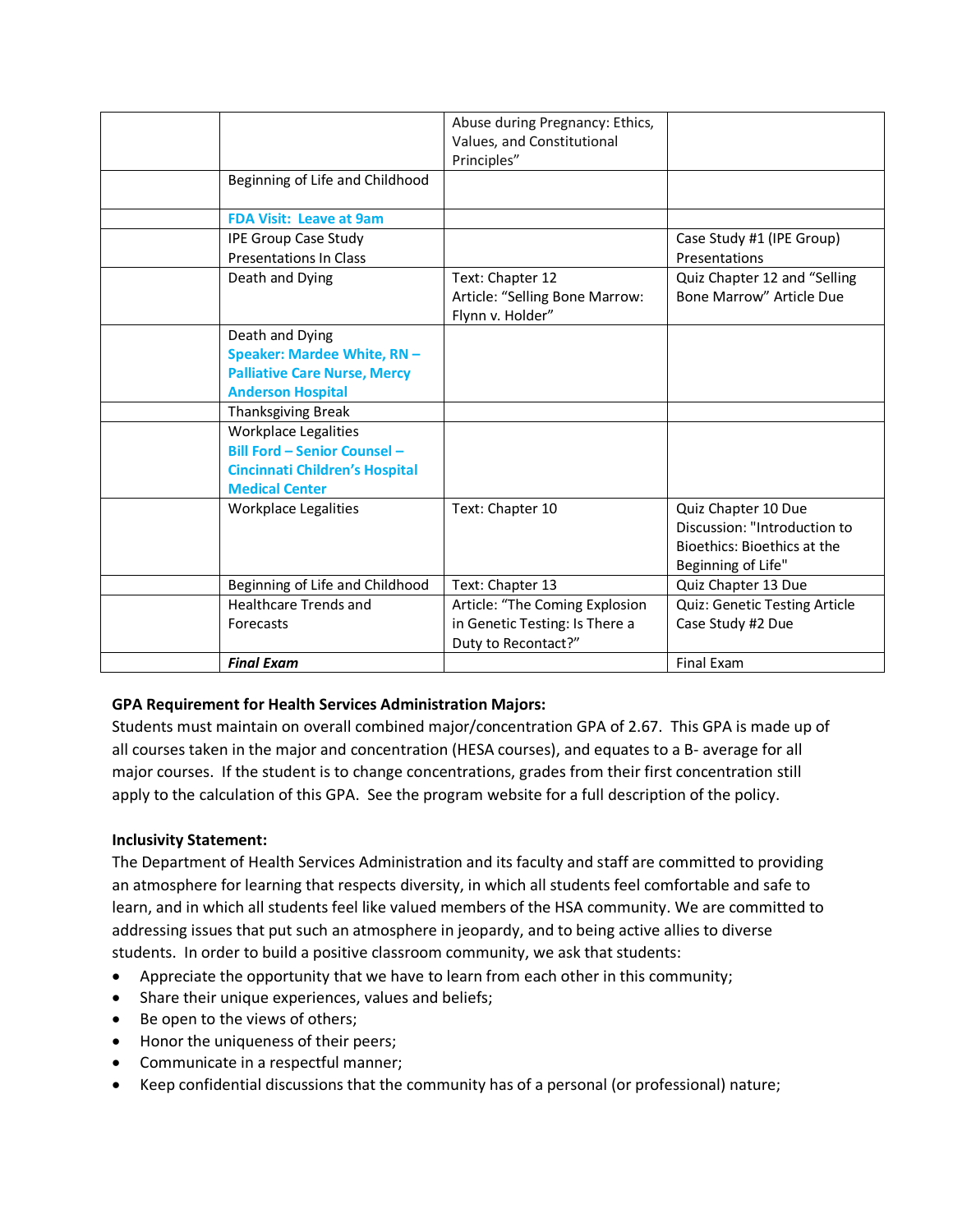• Utilize this opportunity together to discuss ways in which we can create an inclusive environment in this course and across the Xavier community.

**Attendance Policy:** Reasonable attendance at all class meetings is expected. If a student is unable to attend a class, **the responsibility of missed class content is the sole responsibility of the student.** Tests and written assignments will include content covered in class or in the assigned readings. See University Catalogue.

#### **Attendance Procedure:**

- 1) You will be documented as **present** if you are in class and on time.
- 2) The instructor will document student attendance.
- **3) Excused absences include:**
	- 1) A funeral, with a program, obituary or holy card
	- 2) A required activity for another class or university sponsored athletic event, with a memo from the professor or program director
	- 3) A documented medical event, with dated, timed and signed documentation (all other Protected Health Information may be redacted)
	- 4) A documented legal event, with dated, timed and signed documentation (all other confidential information may be redacted)

You have *one week from the date of your return* to class to submit documentation for excused absences to your instructor. Failure to submit documentation within one week will result in your absence being unexcused.

#### **4) Unexcused absences**

Unexcused absences include, for example:

- Social events, such as weddings, parties, etc.
- Events related to outside employment, such as job training, orientation, business travel, etc.
- Personal travel, such as leaving campus early or coming back late from a holiday break
- Problems due to poor planning on your part, such as missing class due to oversleeping or exhaustion due to staying up all night to complete an assignment, etc.

*You are allowed a specified number of unexcused absences without penalty.* 

- One unexcused absence for courses that meet once per week
- Two unexcused absences for courses that meet twice per week
- Three unexcused absences for courses that meet three times per week

You are advised to save these "free" days for unavoidable weather, minor illness and personal events.

**Penalty:** Unexcused absences, greater than the number specified above**,** will result in the reduction of the student's final grade of 1.5% for each unexcused absence.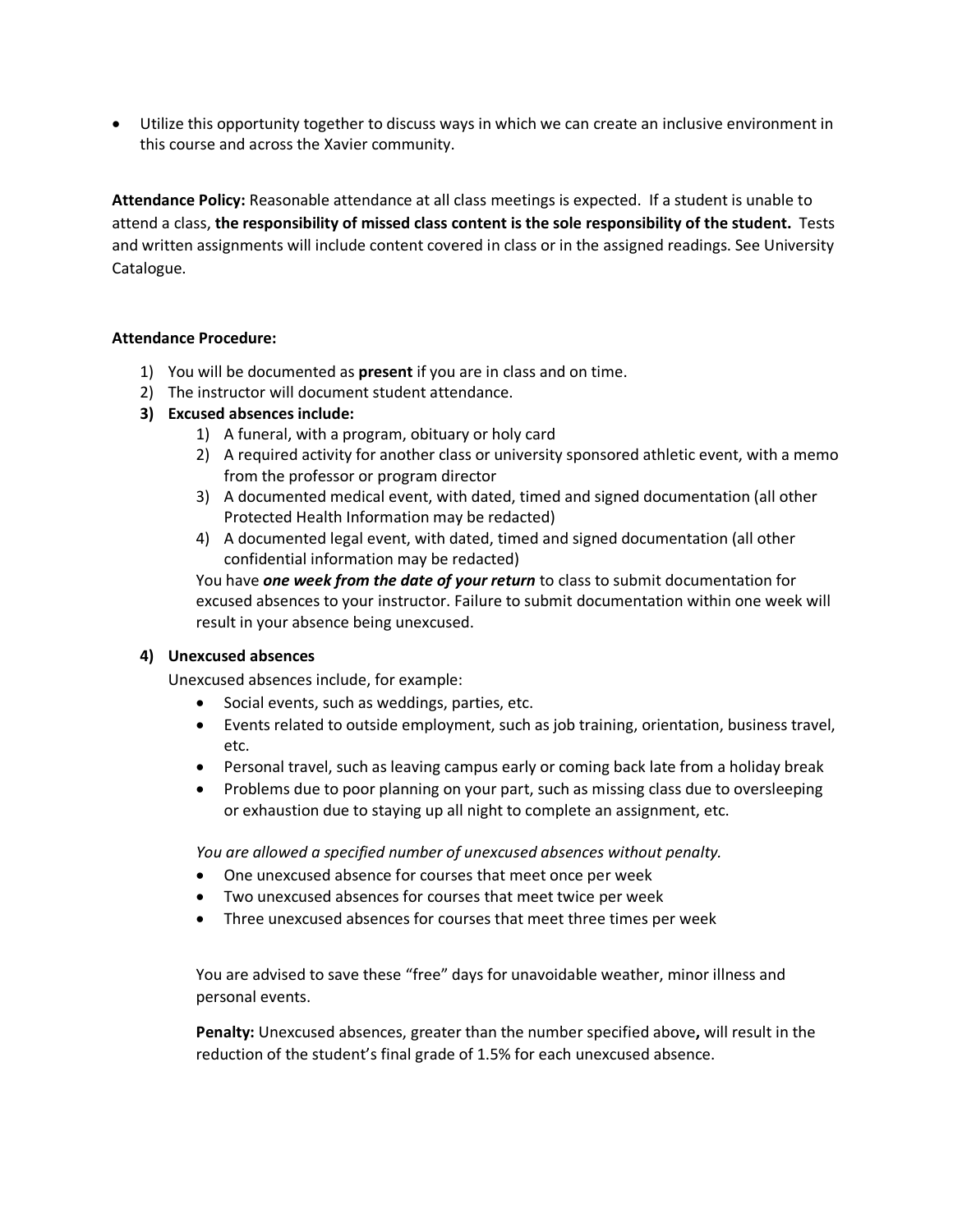5) Final determination is at the discretion of the instructor for the course. Courses with teams, projects and community service may have additional specifications.

#### **Assignments:**

All assignments (papers and the group project) will have a description that is available via Canvas. The assigned dates noted in the course schedule above are intended to help you stay on track with completing your work for this course. Assignment descriptions will be available by the assigned date at the latest, but will likely be available before that date as well.

All papers should be written utilizing APA format. The library provides a good resource on APA format via the following website: http://www.xavier.edu/library/help/apa\_guide.pdf. Also, RefWorks available via the library website is a tool that can assist you in creating reference pages in APA format.

Here is a brief overview of assignments:

*Case Study:* You will complete an analysis of a case study that will be provided. In completing this analysis, you will answer a set of prompts related to the case. This case will be integrative in nature, bringing in material from other BSHSA content areas.

*IPE Group Case Study:* You will be assigned to a team of students. Teams will be comprised of students from this class as well as students from the Exercise Science class, ATTR 410: Senior Seminar. You and your team will complete an analysis of a case study that will be provided. This case study will require the knowledge of students in exercise science and health services administration, so you will have to rely on your teammates for parts of this case. In completing this analysis, you will answer a set of prompts as you prepare a case presentation. You will present your case to your professor and an exercise science professor as cases are presented in medical settings.

*Ethics Debate:* All students will participate in teams debating an assigned ethical issue. You will be assigned to a team of approximately 4 students, and your team will be assigned an ethical issue and a stance to defend. You will prepare for the debate as outlined in the detailed assignment sheet, and will then participate in an in-class debate. Each debate will last about 15 minutes. You will be graded on how well your team performed, and on your individual contributions as evaluated by your teammates.

We will have an ethics debate practice session before the actual ethics debate. For the practice session, we will pick two topics as a class to debate. Each student will be assigned to a topic and side. Each student will individually prepare a two minute opening statement, and will deliver it in class during the practice session. Students will give each other feedback (verbal and with a rubric) on their opening statements (as will the professor), such that the class will be better prepared to do a good job during the actual graded ethics debate.

#### **Quizzes:**

The quizzes will be given to assess your knowledge of the content covered in the readings. These quizzes will be multiple choice and short answer in format, and will be delivered via Canvas. They are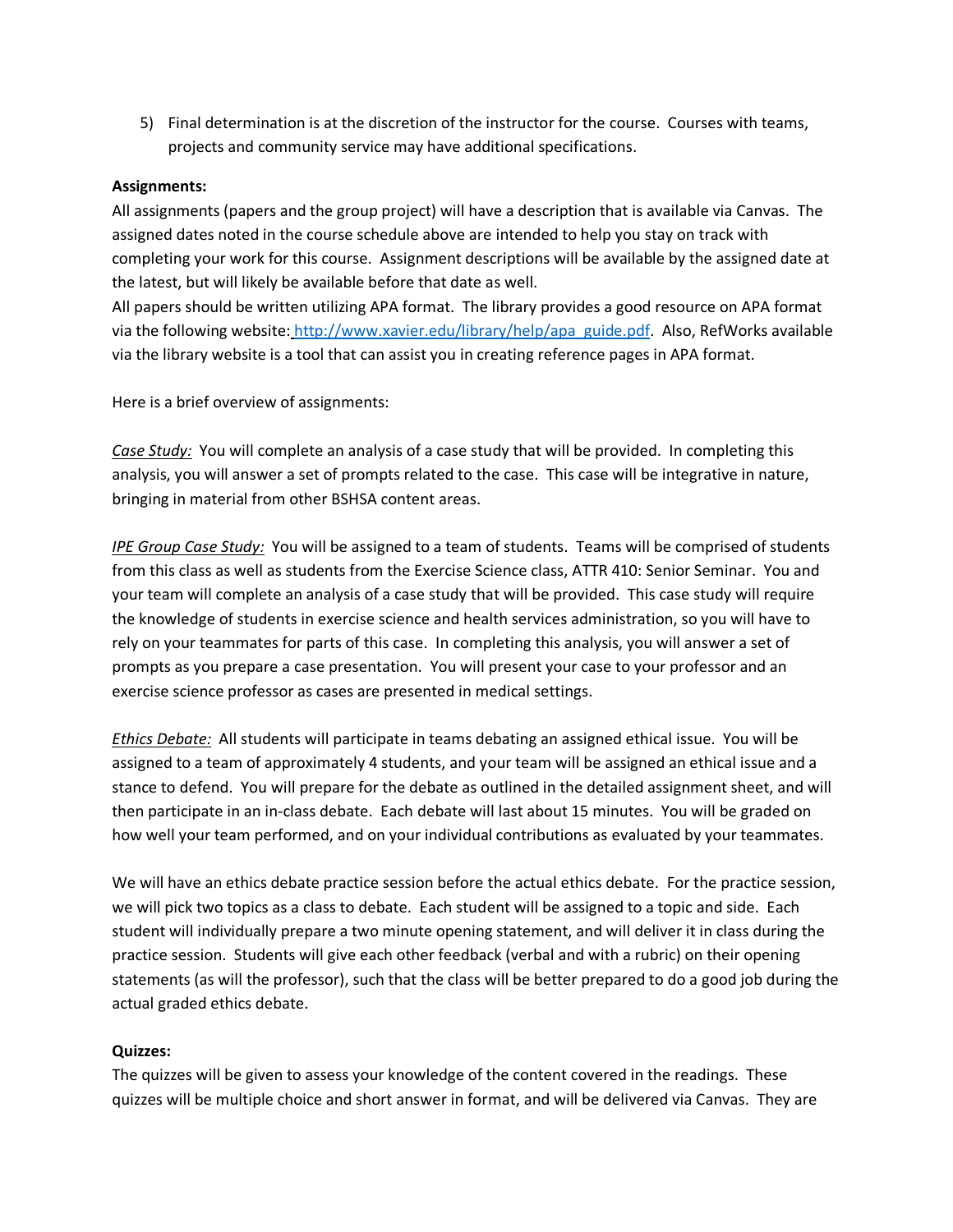open book. They are typically due before we discuss the material they cover during class, see above syllabus calendar for due dates.

# **Exams:**

There will be two exams for this course: a midterm and a final exam. The final exam is NOT cumulative; it will cover material from the midterm on. Exams will be in class, and are intended to cover material from the textbook, assigned readings, and class. They are approximately one half multiple choice and one half short answer.

# **Participation:**

Participation will count for 6% of your final grade (think of it has half a letter grade). Active participation includes:

- Being in class
- Being on time to class
- Being awake and alert in class, not focused on other things (i.e. other homework or activities)
- Asking questions
- Offering your perspectives
- Sharing information
- Being active in small group activities
- Showing respect to your classmates, guests, faculty, etc.
- Being dressed appropriately (*business casual*) for guest speakers and other class events as requested

If you are engaged in class, this should be an easy 6% to achieve. A good rule of thumb is to make sure you verbally contribute at every class meeting!

# **Business Casual Dress:**

Business casual dress is expected on days where a speaker is coming to our class, and on the field trip. Business casual dress includes:

- Slacks or khakis, not wrinkled!
- Dress shirt or solid color polo shirt, not wrinkled
- Jacket (though not required of business casual)
- Tie (though not required of business casual)
- Dress shoes (not tennis shoes)
- Skirts (dress, not casual)
- Blouses
- Shoes not open-toed

# **Canvas:**

Canvas will be used in a variety of ways for this class. The syllabus, assignment descriptions, and articles/chapters outside of the class will all be available via Canvas. In the spirit of sustainability, such materials will not be printed off and handed out in class.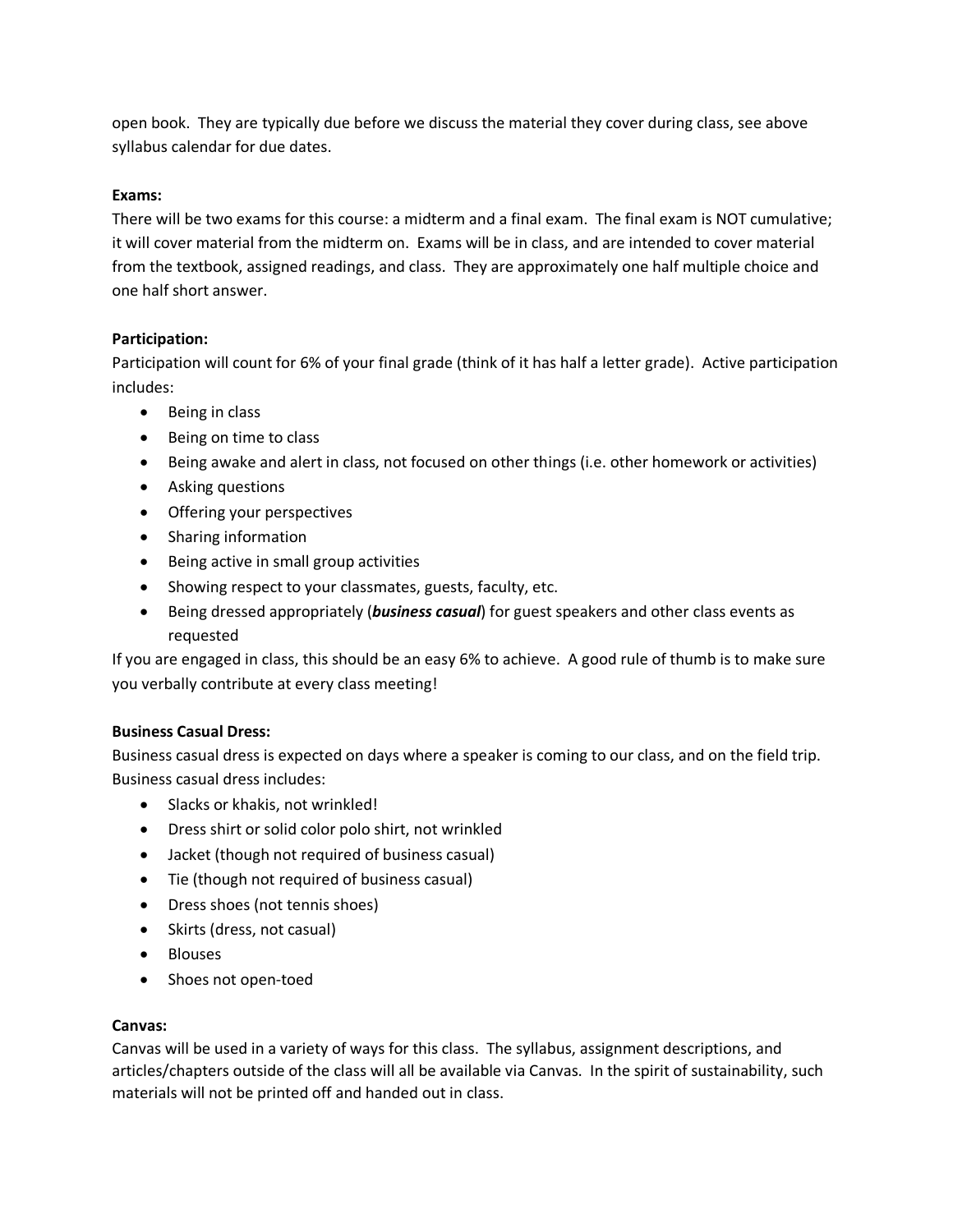Papers and the group project should also be turned in via Canvas through "Turnitin". Papers will be graded and returned via the Turnitin feature of Canvas.

#### **Academic Honesty:**

"The pursuit of truth demands high standards of personal honesty. Academic and professional life requires a trust based upon integrity of the written and spoken word. Accordingly, violations of certain standards of ethical behavior will not be tolerated at Xavier University. These include theft, cheating, plagiarism, unauthorized assistance in assignments and tests, unauthorized copying of computer software, the falsification of results and material submitted in reports or admission documents, and the falsification of any academic record including letters of recommendation. All work submitted for academic evaluation must be the student's own. Certainly, the activities of other scholars will influence all students. However, the direct and unattributed use of another's efforts is prohibited as is the use of any work untruthfully submitted as one's own. Penalties for violations of this policy may include one or more of the following: a zero for that assignment or test, an "F" in the course, and expulsion from the University. The dean of the college in which the student is enrolled is to be informed in writing of all such incidents, though the teacher has full authority to assign the grade for the assignment, test, or course. If disputes of interpretation arise, the student, faculty member, and chair should attempt to resolve the difficulty. If this is unsatisfactory, the dean will rule in the matter. As a final appeal, the academic vice president will call a committee of tenured faculty for the purpose of making a final determination."

### **Faculty Note:**

In addition to the above (taken directly from the University Catalog), please be aware that cutting and pasting from the Internet is plagiarism, and will be treated in the same manner as any other type of plagiarism. If you use more than three words written by someone else, I expect it to be in quotes. When you are writing you should use your own words and thoughts, not those of anyone else. You **may not** take a sentence and change one to two words and call it your own.

#### **Students with Disabilities**

Xavier University is committed to providing equal opportunity and access to the educational experience through the provision of reasonable accommodations. For students who have an accommodations letter from Disability Services, it is essential that you email the letter and meet with me as soon as possible to discuss your disability-related accommodation needs for this course.

If you have not yet met with Disability Services to arrange accommodations, it is necessary that you do so as soon as possible as accommodations are not retroactive. If you would like information regarding eligibility for academic accommodations due to barriers associated with a potential disability, please contact Cassandra Jones, Director of Disability Services, by phone at 513-745-3280, in person on the Fifth Floor of the Conaton Learning Commons, Room 514, or via e-mail at jonesc20@xavier.edu to coordinate reasonable accommodations as soon as possible. Please contact Disability Services well in advance of needing an accommodation as the registration process can take several weeks.

It is important to note that any disability-related information including accommodations is confidential.

# **Late Assignment Policy:**

Late assignments will accrue a penalty of 10% per day the assignment is late. An assignment is considered one day late if it is submitted past the identified due date/time. It is considered two days